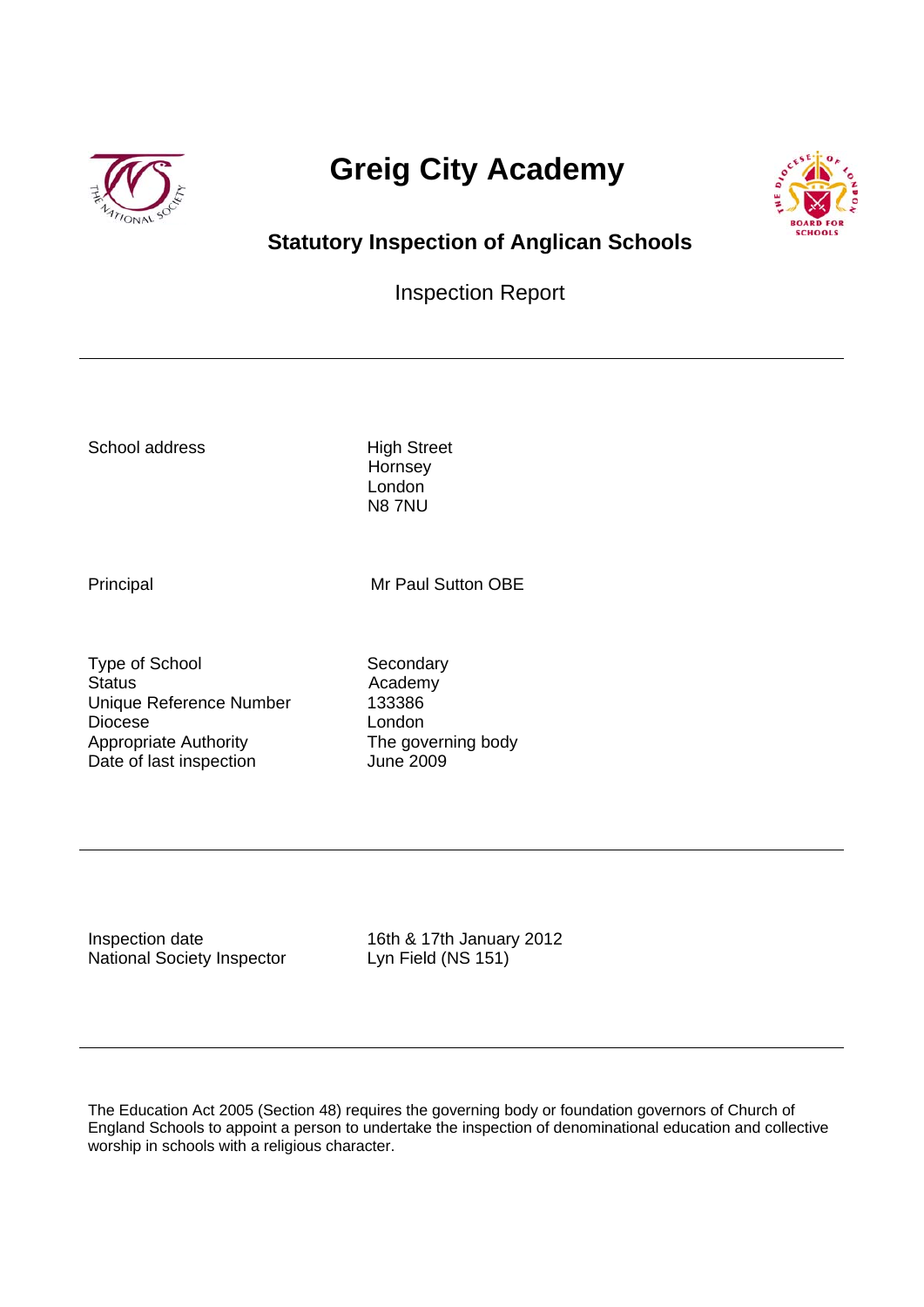#### **School context**

This Church of England academy is larger than most secondary schools and is sponsored by the London Diocesan Board for Schools and the Greig Trust. It serves families of all faiths from Haringey and North London. The vast majority of students represent minority ethnic backgrounds with half from Black Caribbean and Black African heritage. Compared to schools nationally, the proportions speaking English as a first language, eligible for free school meals and having special educational needs or disabilities are similarly high.

#### **The distinctiveness and effectiveness of Greig City Academy as a Church of England school are good**

The Academy challenges and inspires its students to achieve their best. The clear Christian vision of its leaders ensures they learn in an environment where they feel safe and secure. Consequently, they develop a moral framework, spiritual awareness and a strong sense of responsibility to the community in which they live.

### **Established strengths**

- The strong direction provided by the Academy principal
- The importance placed on spiritual and moral development across the curriculum
- Partnerships with the local community and the network of Christian churches and organisations
- The spiritual leadership of the chaplain

#### **Focus for development**

- To monitor closely the performance of individual students against expected levels of progress from their starting points
- To draw together the feedback from different groups to determine priorities for development as a church academy

#### **The school, through its distinctive Christian character, is outstanding at meeting the needs of all learners**

Students' awareness of spiritual, moral, social and cultural issues is excellent. This is primarily achieved through innovative aspects of the curriculum that make use of partnerships with the wider Christian community and through the role of the chaplaincy.

The annual *Faith in Focus* event has grown rapidly from a week to a 'season' and is eagerly anticipated by students of all ages. This has been driven by the vision of the head of humanities in association with a network of Christian leaders and youth organisations, in particular *nflame.*  Students particularly benefit from the *Prayer Tent* because the activities on offer teach them techniques that they then use independently to reflect on their own spirituality. Its popularity shows that for the time it is in place, it clearly meets their needs. This is not always followed up, however, as the chapel remains underused. Students develop confidence in using spiritual and religious language to express their feelings and this enables them to cope with times of loss and traumatic events. This is the result of Academy structures and systems that are well established and can be drawn upon at any time. The chaplain, for example, liaises effectively with the counselling team especially where issues of faith have a bearing on the difficulties faced. Academy staff make timely and well-judged decisions about supporting students. On occasions, this has meant the whole Academy as on the sudden death of a much-loved teacher and the Tottenham riots in 2011. One student represented the views of many in saying 'When something bad happens it is dealt with perfectly'.

Students believe the Christian ethos of the school contributes to improved relationships in the local community. They cite examples of where students have exercised self-control in tense situations and refrained from using confrontational language. Teachers across subject areas maximise opportunities for students to explore moral and ethical issues. Students who make a sports trip to Poland, for example, also actively engage in promoting the *Kick Racism* initiative*.*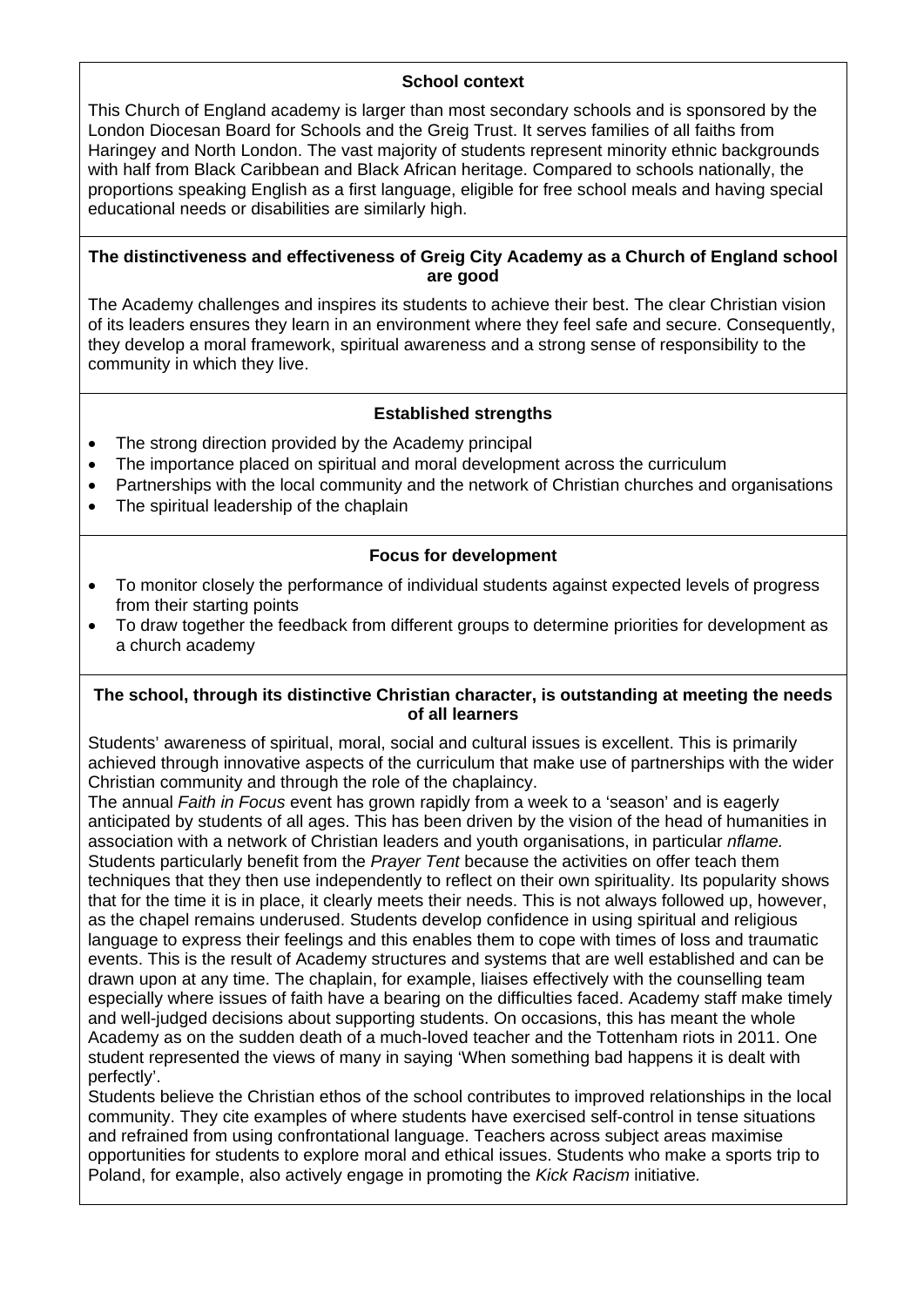### **The impact of collective worship on the school community is good**

An act of worship is a regular and valued part of tutor group time and this is a unique and impressive feature of daily life in the Academy. It represents significant progress in the area for development from the previous inspection and is the result of action taken by leaders at all levels. The chaplain produces weekly presentations for projection in all classrooms and both students and staff comment on the thought-provoking nature of these materials. Themes promote the Christian values of the school in the context of historic events and contemporary global issues so students feel they have relevance to their own lives. A typical comment was 'sometimes you feel it is speaking to you'. Verbal feedback, the outcomes of surveys and monitoring by senior staff indicate that the majority of students value this time that includes the opportunity to reflect and pray. Some tutors are beginning to delegate the responsibility for leading tutor group worship to students. This is welcomed because, apart from one RE unit of work, there are few opportunities for students to take a role that goes beyond delivering previously prepared prayers or readings. Students gain an understanding of the Anglican tradition of worship from high profile services for the key Christian festivals and the introduction of the Eucharist into the Year 8 syllabus. The weekly voluntary Eucharist is usually only attended by adults. The Academy acknowledges that more thought is needed about how this form of worship can be made more accessible to students.

## **The effectiveness of the religious education (RE) is good**

A team of determined and effective specialist teachers is now in place and teaching is often good and sometimes outstanding. Lessons are well planned with challenging but achievable steps in learning and teachers regularly check understanding. Attitudes to learning are good because the resources chosen capture students' interest and they make spontaneous contributions to trigger debate. In Years 7-9 standards are rising from low starting points and are broadly in line with other subjects. This is a very positive position because the preceding period of staff change was accompanied by fluctuating GCSE results. A peak in performance in 2009 was followed by a significant and unexpected dip in 2011. Prompt action has been taken through tailored training sessions and refinements to the schemes of work. Targets are ambitious but current tracking indicates that the dip has been reversed. Analysis of assessment data, however, remains too focused on aspects of organisation and lacks rigour in identifying where individual students make better or less than expected progress.

Units of work and exam courses are carefully chosen to prepare students for life in a diverse society and to offer them the widest possible options for future courses. However, this is not always fully explained to students or monitored closely enough to check how well courses capture their interest and motivate them to achieve their best. In spite of this, students generally support the compulsory nature of taking RE to GCSE level. Two innovative aspects of the RE curriculum are proving highly successful and are making a significant impact on their spiritual, moral, social and cultural development. The first is *Faith in Focus* mentioned earlier in this report and the second is the new course taken by all sixth form students. This is an accredited course and is already having a direct impact on their responsibilities as citizens inspiring them to take on projects for the local community supporting social projects such as the shelter for the homeless.

#### **The effectiveness of the leadership and management of the school as a church school is good**

The principal's vision for *Achievement in a Christian Community,* the Academy motto, shapes its daily life. There is no room for compromise and a set of moral imperatives, rooted in Christian values, lays down clear expectations for students and their families. The students are completely in accord with this and talk confidently about forgiveness, compassion and treating others as yourself with the same passion as their principal. Active links are maintained between the trustees and governors so the original vision for excellence, inclusion and serving the community continues to inspire their work.

Since the last inspection there has been an expansion in the partnerships with local churches and Christian groups. Students encounter Christian leaders, whether Bishops or musicians on a regular basis. The Academy, for example, hosts clergy meetings and provides placements for priests in training. These links are sufficiently well established to support the Christian leadership of the school into the future. The chaplain brings spiritual influence to bear in all settings on a daily basis, especially the pattern of worship. The staff handbook explicitly describes the place of Christian values but some members of staff are unsure of their role in implementing these across the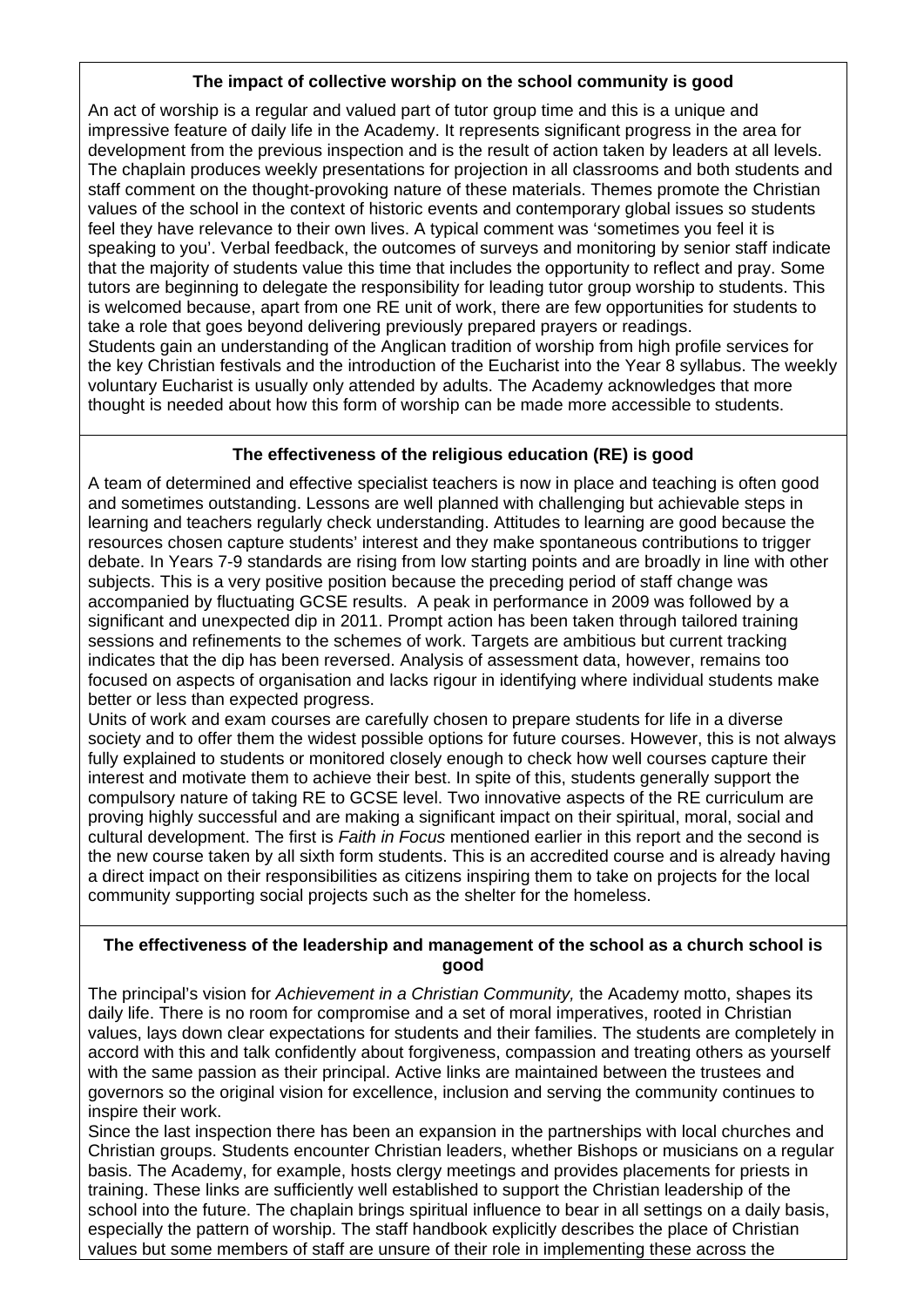Academy. There is however, a core of deeply committed staff who are relentless in developing Christian links. The challenge is now to empower others to share in spiritual leadership and channel their energy so the Academy can continue to embrace new initiatives without diluting the power of what is already in place.

There are a number of avenues for receiving useful feedback on the impact of the Christian ethos including student surveys, learning walks by senior staff and monitoring by governor working parties. However, there is a lack of cohesion in making use of the wealth of information gathered and discussions can be repeated. The cycle of self-review sometimes falters because key outcomes are not drawn together to determine priorities in planning strategically.

SIAS report January 2012 Greig City Academy Hornsey London N8 7NU